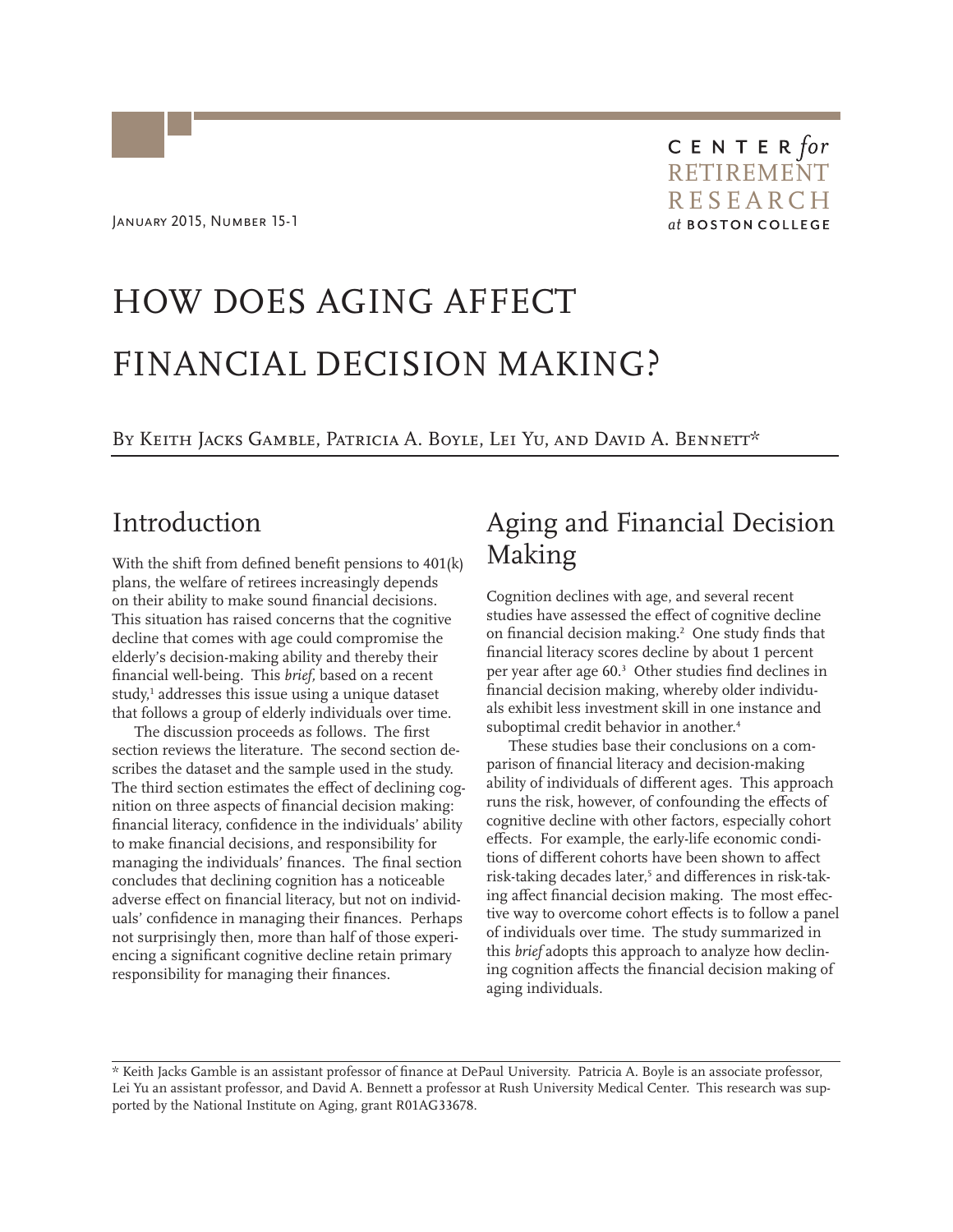# Data Description and Sample Characteristics

The data used in the analysis come from the Rush Memory and Aging Project (MAP), an ongoing study of aging individuals in the Chicago metropolitan area.6 Since 1997, when MAP was initiated, the project has conducted yearly interviews and detailed clinical evaluations of the same panel of individuals. The annual MAP evaluation includes 19 tests to assess cognition. Scores on each test are standardized based on the mean and standard deviation of the initial scores of MAP participants in 1997; the mean score for this group is set at 0 with a one-unit change equal to the standard deviation. The average of each participant's scores on the 19 tests provides a measure of overall cognition in a given year. Changes in this overall score over time provide a measure of cognitive change as each participant and the whole group ages.

Since 2010, the annual evaluation has included a module that gathers information on three aspects of financial decision making: financial literacy, confidence, and responsibility for making financial decisions. This information can be used to identify the effect of cognitive decline on the decisionmaking process: 1) whether declining cognition reduces financial literacy, and thereby the ability to make sound decisions; and 2) if so, whether those with declining cognition lose confidence in their ability to manage their money; and 3) whether they are more likely to get help in managing their finances.

The study excludes individuals who were diagnosed with dementia at the time of their first decision-making assessment. It also excludes participants who did not complete at least two assessments, needed to measure change over time, over the two or three years for which data are available for the particular individual. Of the 575 such participants without dementia who completed at least two assessments, the cognition scores of about 66 percent declined.

Table 1 presents key characteristics of this group of 377 individuals at the time of their initial decisionmaking assessment. The sample was mostly female, reasonably well-educated, and 83 years old, on average, at the time of their initial decision-making assessment. These characteristics are quite similar to those of MAP participants whose cognition scores did not decline.<sup>7</sup> The two groups actually had identical average cognition scores at their initial decisionmaking assessment. The scores of the 377 individuals with declining cognition then fell 0.29 standard deviations, on average, over the period under review hile those of the remaining 198 participants either w remained the same or even increased.

Table 1. Initial Characteristics of Participants WHOSE COGNITION DECLINED

| Number of participants | 377        |
|------------------------|------------|
| Percent female         | 78%        |
| Educational attainment | 15.2 years |
| Age                    | 83.2 years |
|                        |            |

*Source:* Gamble et al. (2014).

The decision-making assessment provided data on the three elements of financial decision making identified above:

- *Financial literacy.* The assessment asks nine questions testing numeracy and seven testing financial knowledge – capabilities that declining cognition is likely to adversely affect. The numeracy questions range in difficulty from elementary calculations to understanding compound interest. The financial knowledge questions ask whether the participant knows what the initials FDIC represent and test whether they understand issues such as the value of paying off credit card debt, the relationship between bond prices and interest rates, and historical differences between stock and bond returns. The percent of questions answered correctly in each category, and in both categories combined, is used as the measure of numeracy, financial knowledge, and overall financial literacy.8
- *Confidence.* The assessment asks participants to assess their overall self-confidence and their confidence in managing "day to day financial matters." After each financial knowledge question, they are also asked how confident they are in their answer. The average of these responses is used as the measure of confidence that participants have in their financial knowledge. These confidence measures are reported on a scale from 1 to 10, where 1 is not at all confident and 10 is extremely confident.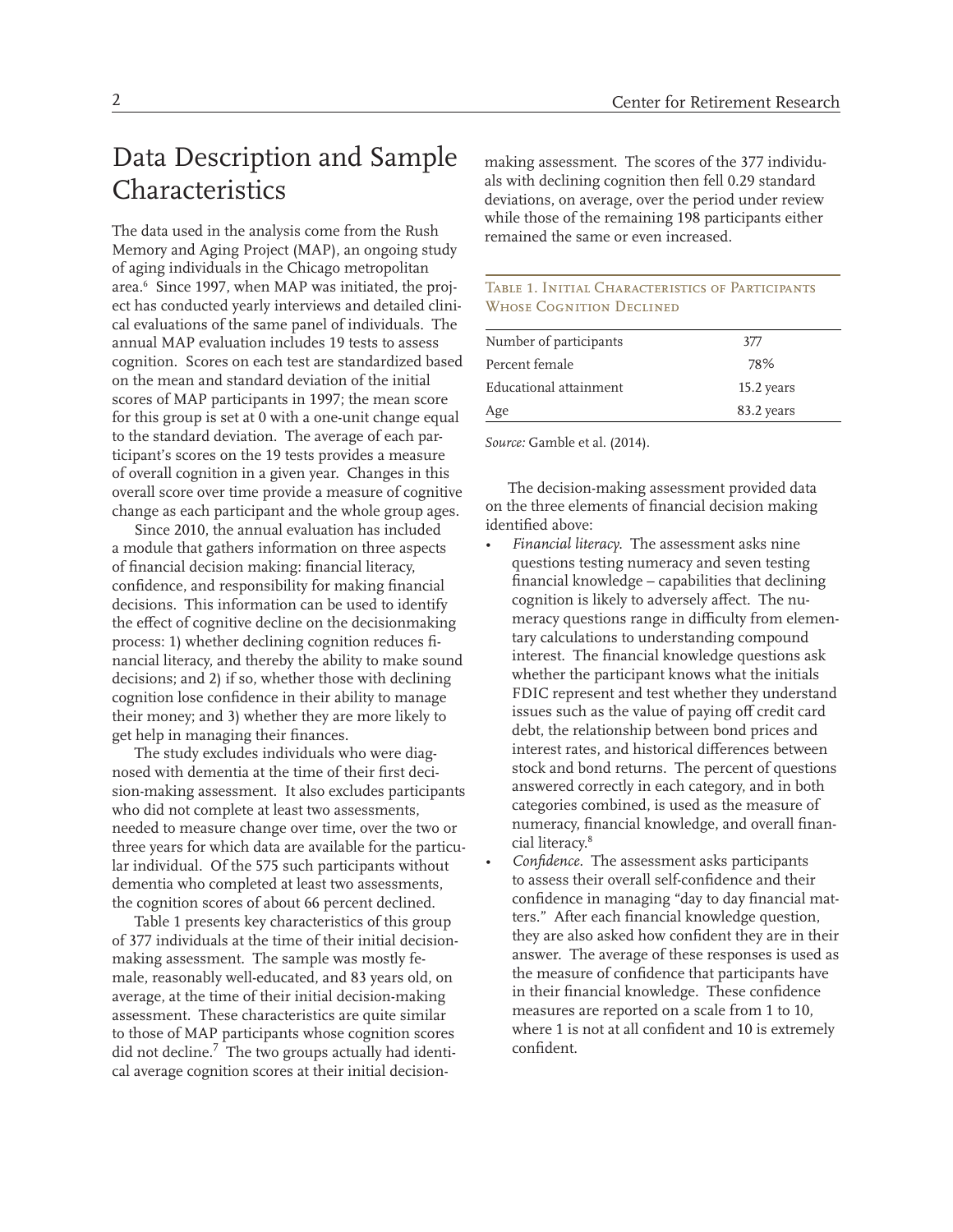Responsibility for the participant's financial deci*sions.* The assessment asks participants who is primarily responsible for making their financial decisions – participants themselves, their spouse, their child, or someone else. They are also asked if they get help with their finances, and if so from whom.

The results of the initial assessment for the individuals whose cognition would decline are given in Table 2.

#### Table 2. Initial Assessment for Participants Whos e Cognition Declined

| Financial literacy                            | Percentage of questions<br>answered correctly |  |
|-----------------------------------------------|-----------------------------------------------|--|
| Overall financial literacy                    | 69.3%                                         |  |
| Numeracy                                      | 69.6                                          |  |
| Financial knowledge                           | 68.9                                          |  |
| Confidence                                    | Response on 0-10 scale <sup>a</sup>           |  |
| Self-confidence                               | 7.2                                           |  |
| Confidence in financial knowledge             | 6.9                                           |  |
| Confidence in managing finances               | 8.1                                           |  |
| Responsibility for financial decisions        | Percentage of<br>respondents                  |  |
| Participant primarily responsible             | 87%                                           |  |
| Participant gets help                         | 45                                            |  |
| Gets help from someone other<br>than a spouse | 29                                            |  |

<sup>a</sup> 1 is "not at all confident" and 10 is "extremely confident." *Source:* Gamble et al. (2014).

At the time of their initial assessment, individuals in this group answered about 70 percent of both the numeracy and financial knowledge questions correctly. The higher level of education of the MAP sample likely explains why this result is better than that of older people in general.<sup>9</sup> The group was reasonably self-confident; reasonably confident in their financial knowledge; and even more confident in their ability to manage their finances. Consistent with this high

degree of confidence, the vast majority indicated that they were primarily responsible for managing their finances. Nevertheless, nearly half got help with their finances; and nearly 30 percent got help from someone other than their spouse, such as an adult child or a professional advisor.10

## Declining Cognition and Financial Decision Making

The study then estimated the effect of cognitive decline on the three areas of financial decision making listed in Table 2: financial literacy, confidence and responsibility for financial decisions. To compute the effects, the study ran nine regressions estimating the following equation:

$$
\Delta \gamma_i = a * \Delta Cognition_i + b + \varepsilon_i
$$

where  $\Delta$  *Cognition*<sub>i</sub> is the decline in the participant's cognition score; *a* is the effect of a one-unit decline in cognition on *y*, the specific element in the decisionmaking process; and *b* is a constant. The results are presented in Table 3 on the next page.

The regression results indicate that a one-unit decline in cognition has a significant effect on financial literacy. This effect also gives some sense of the magnitude of such a one-unit change in cognition. In the group of MAP participants whose cognition declined, a one-unit decline in cognition would reduce the average number of financial literacy questions answered correctly from nearly 70 percent to about 60 percent.<sup>11</sup> The result is not dementia. But it does suggest a significant decline in the ability to manage retirement savings, which is becoming increasingly important due to the decline in Social Security benefits – relative to pre-retirement income – and the shift from defined benefit pensions to 401(k)s.

In the group of MAP participants whose cognition scores declined, the average decline was 0.29 standard deviations – much less than a one-unit change. That decline, however, occurred in just two to three years. The cognitive decline that comes with age typically continues over many years. Thus a significant number of elderly individuals may experience something akin to such a one-unit decline in cognition.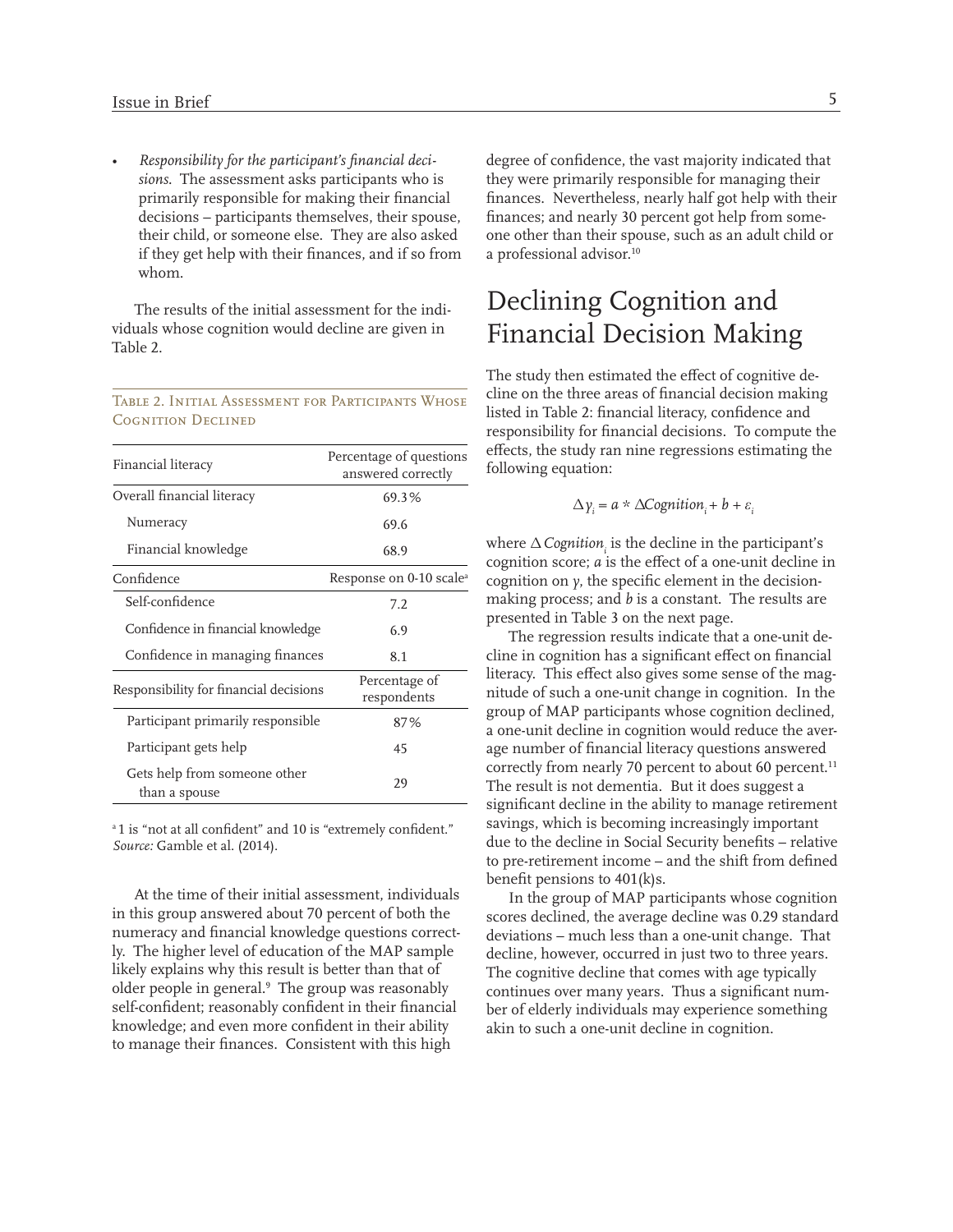|                                            | At inital assessment                       | After 1-unit decline in cognition <sup>a</sup> |
|--------------------------------------------|--------------------------------------------|------------------------------------------------|
| Financial literacy                         | Percentage of questions answered correctly |                                                |
| Overall financial literacy                 | 69.3%                                      | $61.5\%***$                                    |
| Numeracy                                   | 69.6                                       | ***<br>61.1                                    |
| Financial knowledge                        | 68.9                                       | **<br>62.1                                     |
| Confidence                                 | Response on 0-10 scaleb                    |                                                |
| Self-confidence                            | 7.2                                        | ***<br>6.5                                     |
| Confidence in financial knowledge          | 6.9                                        | ☆<br>6.6                                       |
| Confidence in managing finances            | 8.1                                        | 8.0                                            |
| Responsibility for financial decisions     | Percentage of respondents <sup>c</sup>     |                                                |
| Participant primarily responsible          | 87%                                        | 55%***                                         |
| Participant gets help                      | 45                                         | **<br>61                                       |
| Gets help from someone other than a spouse | 29                                         | **<br>46                                       |

Table 3. Estimated Effect of a 1-Unit Decline in Cognition on the Three Decision-Making Elements Tested, for Participants Whose Cognition Declined

<sup>a</sup> The change is significant at the 10-percent (\*), 5-percent (\*\*), or 1-percent (\*\*\*) level.

<sup>b</sup> 1 is "not at all confident" and 10 is "extremely confident."

c Because the dependent variables in this subsection are binary, the regression takes on a logistic form. *Source:* Gamble et al. (2014).

The regression results associate such a one-unit decline in cognition with a noticeable drop in selfconfidence. Confidence in financial knowledge, however, declines much less. Even more striking, the decline in cognition has essentially no effect on the participants' confidence in managing their finances. Confidence in managing one's finances was high at the initial decision-making assessment, and it remained high. Older individuals thus fail to recognize the detrimental effect of declining cognition and financial literacy on their decision-making ability.

The results also associate a one-unit decline in cognition with a large and statistically significant increase in the likelihood of getting help with financial decisions. This is the case even though declining cognition has essentially no effect on individuals' confidence in managing their finances. It is not clear, however, whether this help was sought or provided unsolicited, or whether the help received was beneficial or not. The results also indicate that over half of those experiencing a one-unit decline in cognition remain primarily responsible for their finances; and over half get no help with their finances from someone other than their spouse.12

#### Conclusion

This study uses a unique dataset that follows a panel of elderly individuals, with an average age of 82, to assess the effect of declining cognition on financial decision making. The findings confirm that declining cognition, a common occurrence among individuals in their 80s, is associated with a significant decline in financial literacy. The study also finds that large declines in cognition and financial literacy have little effect on an elderly individual's confidence in their financial knowledge, and essentially no effect on their confidence in managing their finances. Individuals with declining cognition are more likely to get help with their finances. But the study finds that over half of all elderly individuals with significant declines in cognition get no help outside of a spouse. Given the increasing dependence of retirees on 401(k)/IRA savings, cognitive decline will likely have an increasingly significant adverse effect on the well-being of the elderly.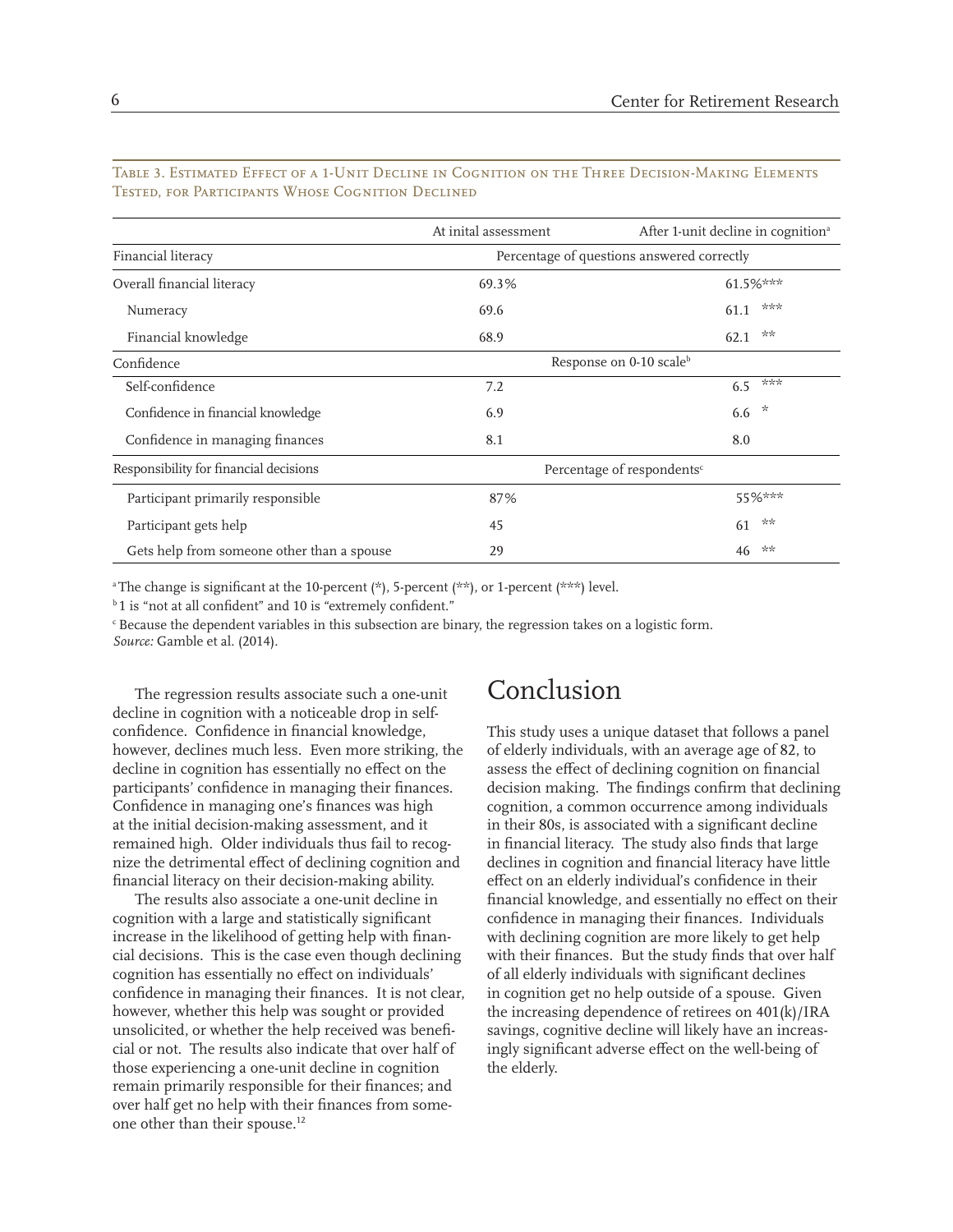#### Endnotes

recent summary of much of this work. Also see the primarily responsible for managing their finances.<br>articles collected in Li, Ridderinkhof, and Samanez-<br>However, fewer got help with their finances (33 per

3 Finke, Howe, and Huston (2011).

schooling). **associated with a drop in semantic memory. associated with a drop in semantic memory.** 

8 This study did not use two financial knowledge 12 The study's estimates are based on an analysis questions in the module because their wording varied of changes in cognition and these three elements from standard presentations. The exact wording of of financial decision making over a short period of the questions used in this study is available as an time. But this result is confirmed by examining MAP "Online Appendix" at: http://condor.depaul.edu/ participants who experienced statistically significant kgamble.  $\blacksquare$ 

questions that match questions asked in the *Health* experiencing such large declines – are getting help *and Retirement Study* (HRS), a nationally representa- with their finances. tive survey of older Americans, and 65 percent of these MAP participants answered both questions correctly. By contrast, only 50 percent of HRS respondents answered both questions correctly (Lusardi and Mitchell 2011).

1 Gamble et al. (2014). 10 The financial literacy and confidence of MAP participants whose cognition would not decline was 2 Samanez-Larkin and Knutson (2014) provides a much the same, as was the extent to which they were However, fewer got help with their finances (33 per-Larkin (2011) and Samanez-Larkin (2011). cent vs. 45 percent), and fewer got help from someone other than a spouse (17 percent vs. 29 percent).

11 The MAP evaluation tests five cognitive domains: 4 See, respectively, Korniotis and Kumar (2011) and episodic memory (memory of specific events), percep-Agarwal et al. (2009). Tual speed (the ability to process information quickly and make mental comparisons), semantic memory 5 Malmendier and Nagel (2011). (knowledge of concepts), visuospatial ability (understanding visual representations and the spatial rela-6 Bennett et al. (2012). tionships among objects), and working memory (the ability to store and process transitory information). 7 The latter group was also mostly female (75 Declines in numeracy are most strongly associated percent), just a bit younger (on average, 80.3 years with a drop in episodic memory and visuospatial abilold), and also reasonably well-educated (14.9 years of ity. Declines in financial knowledge are most strongly

participation in the project since 1997. Only about 9 The MAP decision-making assessment asks two half of these individuals – 76 out of 146 participants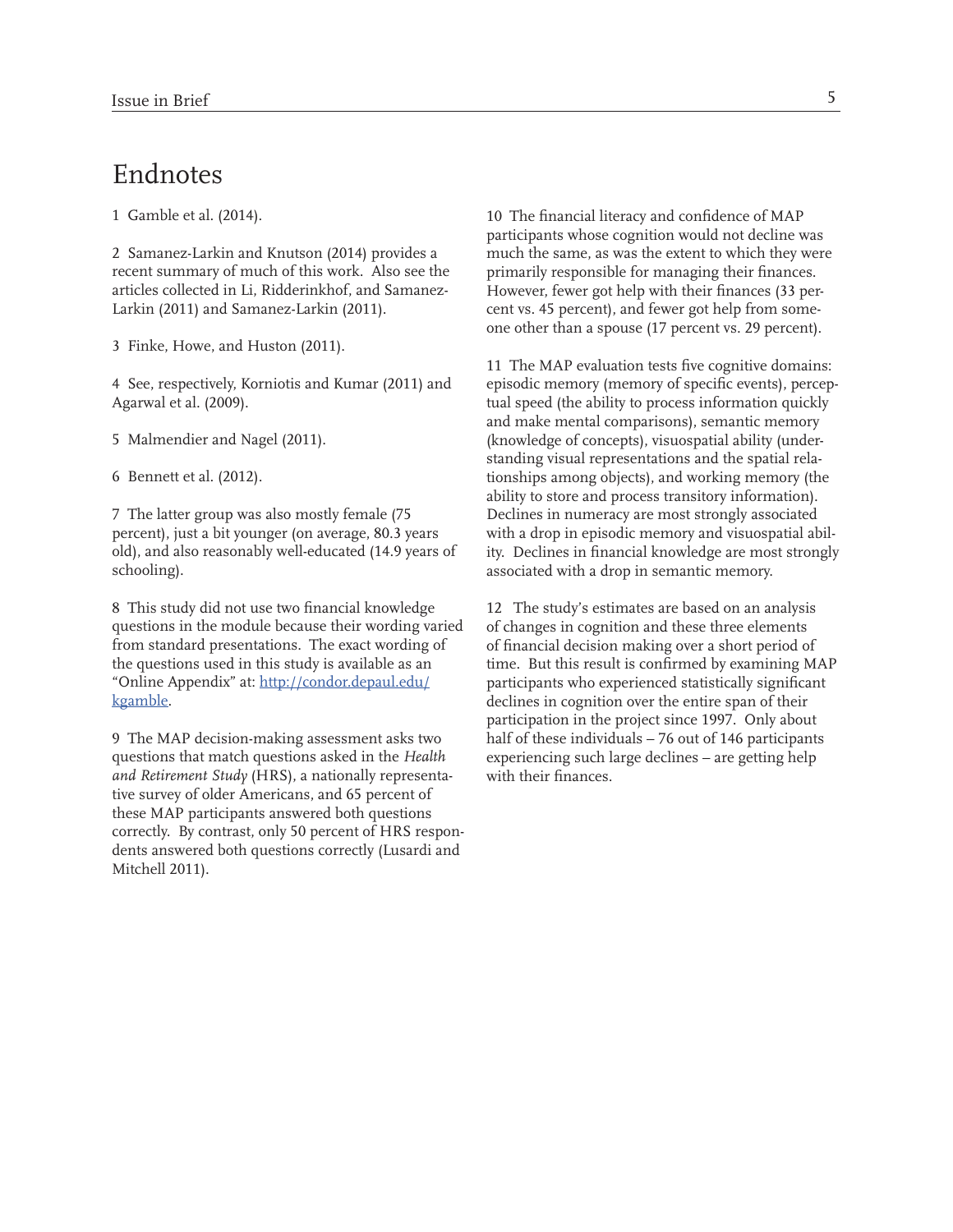### References

- for Regulation." *Brookings Papers on Economic Frontiers of Neuroscience. Activity* 2: 51–117.
- the Rush Memory and Aging Project." Current Research. *Alzheimer Research* 9: 646–663.
- Literacy." Working Paper. Available at: http://ssrn. 126: 373-416. com/abstract=1948627.
- David A. Bennett. 2014. "Aging and Financial Annals of the New York Academy of Sciences. Decision Making." *Management Science* (published online in Articles in Advance, October 29). Samanez-Larkin, Gregory R. and Brian Knutson.
- 
- Agarwal, Sumit, John C. Driscoll, Xavier Gabaix, and Li, Shu-Chen, K. Richard Ridderinkhof, and Gregory David Laibson. 2009. "The Age of Reason: Finan- R. Samanez-Larkin (eds). 2011. *Decision Making*  cial Decisions over the Life-Cycle and Implications *Across the Life Span.* Volume 5. A publication of
- Lusardi, Annamaria and Olivia S. Mitchell. 2011. Bennett, David A., Julie A. Schneider, Aron S. Buch- "Financial Literacy and Planning: Implications man, Lisa L. Barnes, Patricia A. Boyle, and Robert for Retirement Wellbeing." Working Paper 17078. S. Wilson. 2012. "Overview and Findings from Cambridge, MA: National Bureau of Economic
- Malmendier, Ulrike and Stefan Nagel. 2011. "De-Finke, Michael S., John Howe, and Sandra J. Hus- pression Babies: Do Macroeconomic Experiences ton. 2011. "Old Age and the Decline in Financial Affect Risk Taking?" *Quarterly Journal of Economics*
- Samanez-Larkin, Gregory R., ed. 2011. *Decision Mak-*Gamble, Keith Jacks, Patricia A. Boyle, Lei Yu, and *ing Over the Life Span. Volume 1235.* New York:
- 2014. "Reward Processing and Risky Decision Korniotis, George M. and Alok Kumar. 2011. "Do Old- Making in the Aging Brain." In *The Neuroscience*  er Investors Make Better Investment Decisions?" *of Risky Decision Making,* eds. Valerie F. Reyna and *Review of Economics and Statistics* 93: 244-265. Vivian Zayas. Washington, DC: American Psychological Association.